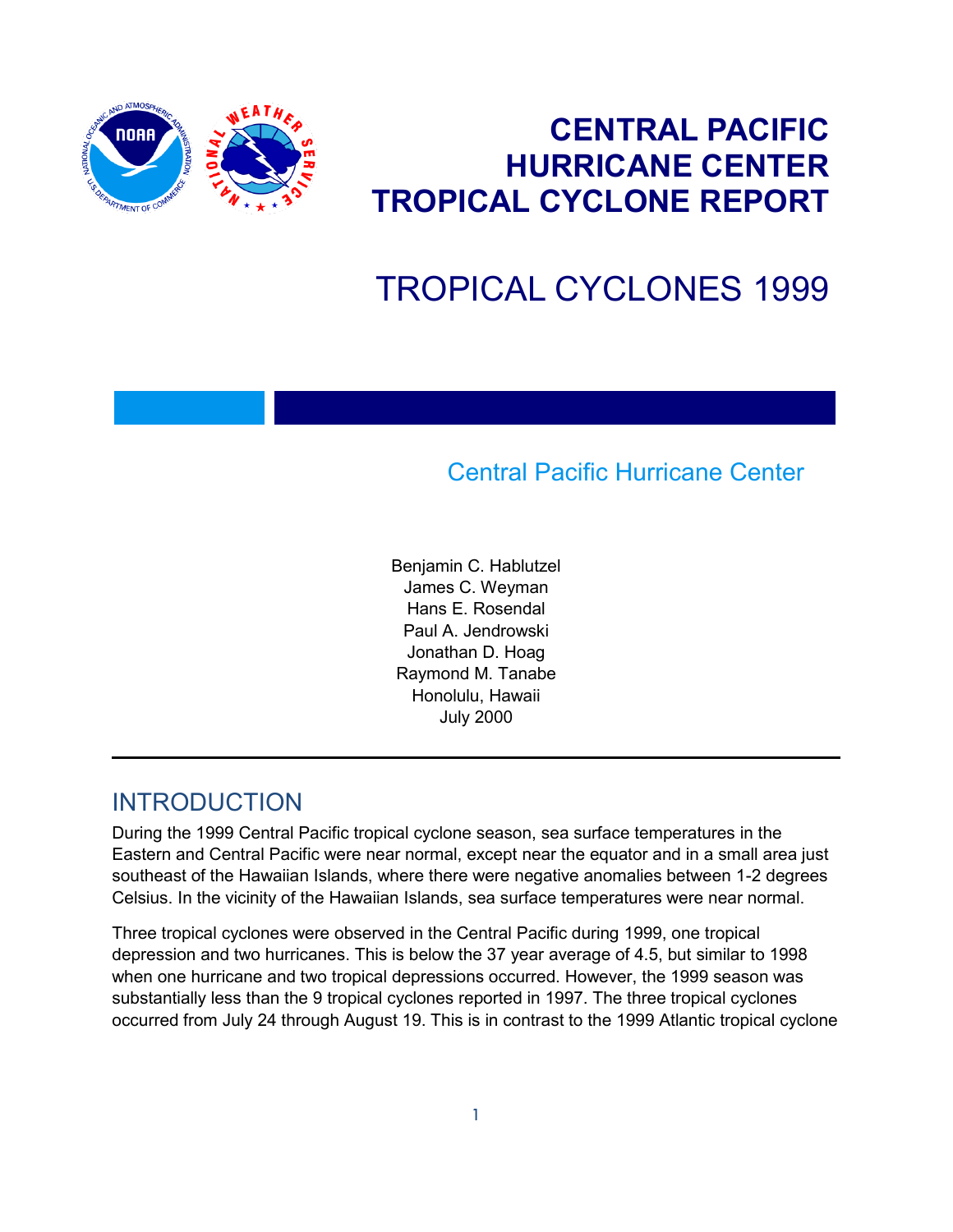season in which there was a very active period from the latter part of August through the end of November.

There was excellent aerial reconnaissance support to the Central Pacific Hurricane Center (CPHC). U.S. Air Force Reserves made three flights for Eugene and two for Dora. Two tropical cyclone fixes were made for each flight. A NOAA Gulfstream IV flew a total of four missions, two for Hurricane Eugene and two for Hurricane Dora. During the Gulfstream IV flight for Dora, it made its first penetration of a hurricane.

Excellent wind analyses were provided by the Hurricane Research Division.

There were extensive outside contacts during Hurricanes Eugene and Dora. Numerous media interviews were provided by CPHC to all local network affiliate television stations. There was extensive media coverage of the NOAA Gulfstream IV flights by CNN and local television stations. Briefings were provided twice a day to all military organizations in Hawaii.

Tropical cyclones for 1999 began with Tropical Depression Four-E on July 24 and ended with Hurricane Dora on August 20.

### TROPICAL DEPRESSION FOUR-E JULY 24, 1999

**HISTORY**. Tropical Depression Four-E formed in the Eastern Pacific near 14N 133W on the evening of July 22. It moved into the Central Pacific on the morning of July 24 and was already beginning to dissipate. The final advisory was issued at 1100 Hawaiian Standard Time on July 24. The system never reached tropical storm strength.

#### **SYNOPTIC SITUATION (July 24, 1999)**

**SURFACE.** A strong 1034 hectopascal (hPa) high pressure center was located near 43N 150W with a ridge extending southeast to 25N 120W and southwest through 32N 180. Although the high moved slowly east, the ridge remained nearly stationary and produced favorable conditions for the system to continue to move west.

Sea surface temperatures along the depression's track in the Central Pacific were near normal at approximately 26 degrees Celsius.

**UPPER LEVELS.** At 250 hPa, southwest winds near 30 knots prevailed over the Hawaiian Islands. Southeast of the Hawaiian Islands to the vicinity of the depression, winds were from the southeast near 15 knots. This southeast shear prevented the system from gaining tropical storm strength.

**SATELLITE DATA.**Tropical Depression Four-E crossed 140W with a poorly defined low level center and only minimal deep convection to the south and west of the center. As the system moved west, the deep convection dissipated southeast of the Hawaiian Islands.

The following are positions and wind values for Tropical Depression Four-E.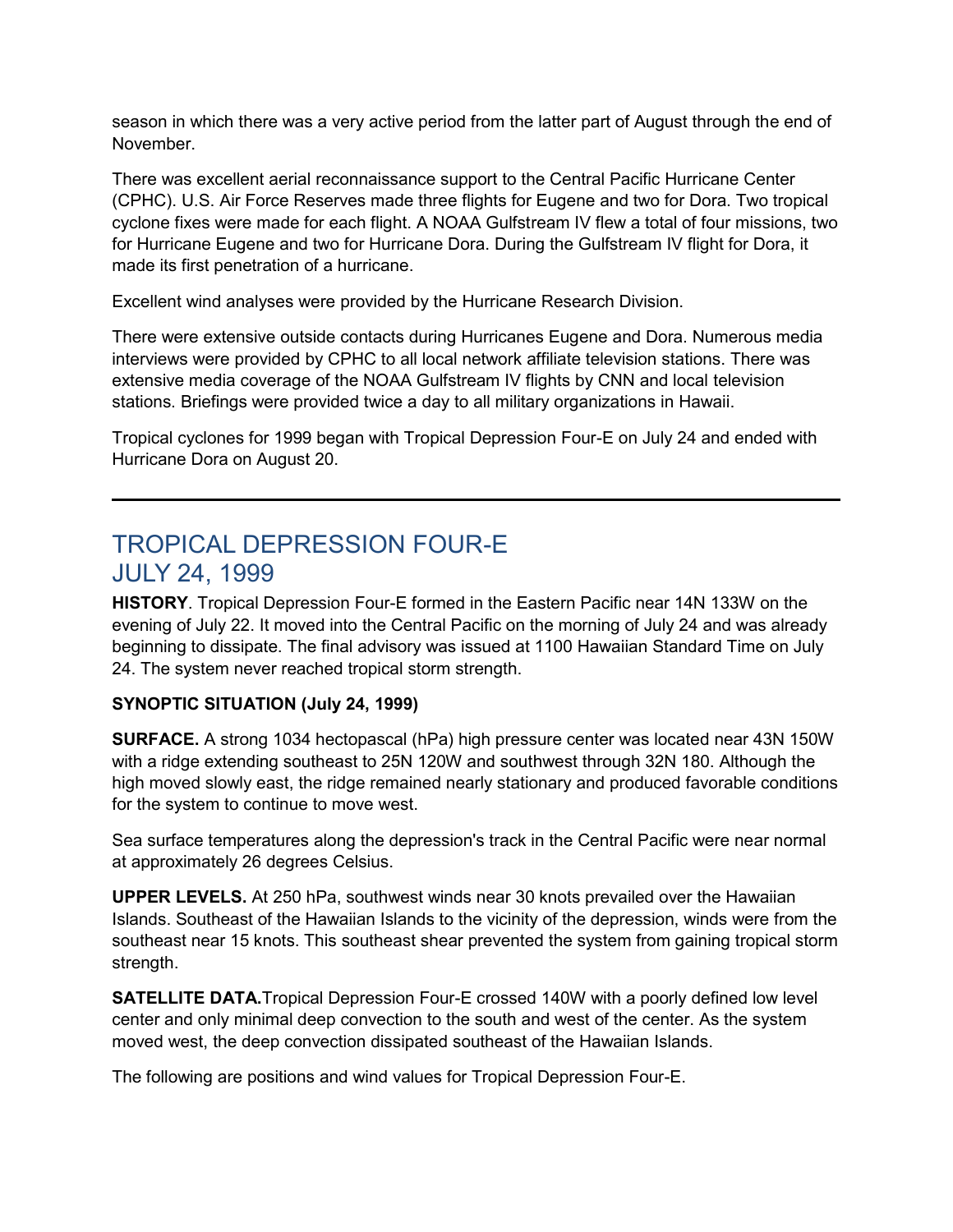|            |      |       | DATE/TIME(Z) LATITUDE (N) LONGITUDE (W) MAX WINDS (KT) |
|------------|------|-------|--------------------------------------------------------|
| 07/24/1200 | 14.1 | 139.6 | 30                                                     |
| 1800       | 14.2 | 141.5 | 30                                                     |

Figure 1 on page 2 shows the track of Tropical Depression Four-E. For selected track points, the month and day are indicated at 1800Z, which is 0800 Hawaii Standard Time. For example, the number 072418 is July 24 at 1800Z.

### HURRICANE EUGENE AUGUST 11-15, 1999



**HISTORY.** Tropical Depression Eight-E formed on August 5 approximately 1,200 miles south of Los Angeles near 12N 120W. It moved slightly north of west and became Tropical Storm Eugene on August 6 near 13N 121W. The storm intensified and became Hurricane Eugene on August 8 near 15N 128W. Maximum sustained winds peaked at 95 knots on August 9 and then began to weaken.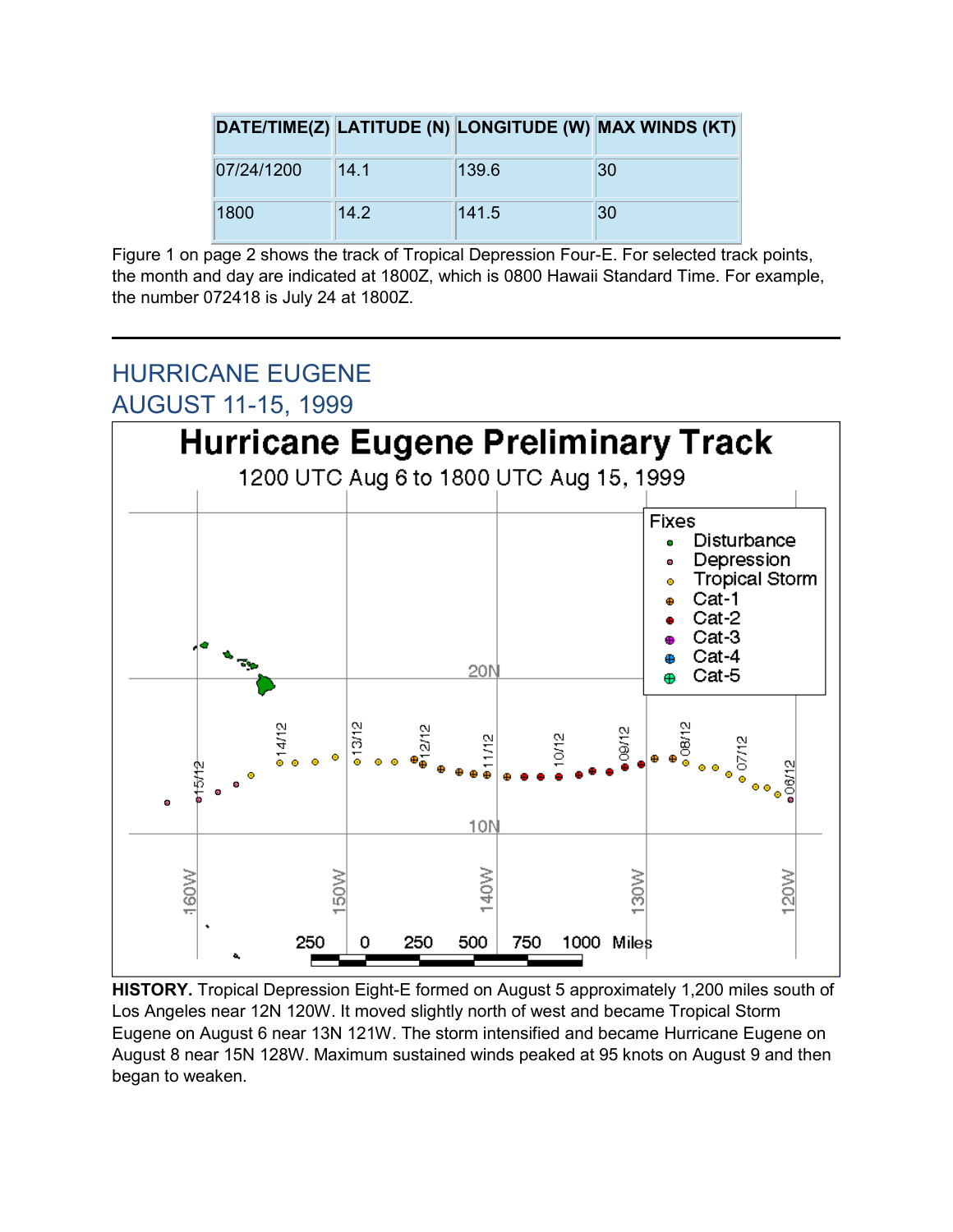Eugene then moved slightly south of west and was downgraded to a tropical storm on August 12 near 15N 147W and a tropical depression on August 14 near 14N 156W.

As it entered the Central Pacific near 14N 140W, Hurricane Eugene maintained hurricane intensity for 24 hours with maximum sustained winds of 70 knots. It then gradually weakened and the final bulletins were issued on the morning of August 15 when it was located near 12N 162W or about 550 miles southeast of Johnston Atoll. Some deep convection remained as the remnants of Eugene moved into the Western Pacific.

Hurricane Eugene had little impact on weather conditions over the Hawaiian Islands. Minor surf occurred along the east and southeast shores of the Big Island of Hawaii. Reported rainfall totals over windward sections of Maui and the Big Island were near two inches for 24 hours.

#### **SYNOPTIC SITUATION (August 11-15, 1999)**

**SURFACE.** A moderate 1028 hPa high pressure center was located near 43N 158W with a ridge extending to the southwest through 10N 165E. Although the high pressure center weakened and the ridge moved north, there was little change in the pressure gradient over the islands. This favored a movement to the west.

Sea surface temperatures near the system were near normal between 25 and 26 degrees Celsius.

**UPPER LEVELS.** At 250 hPa, light south winds between 20 and 25 knots were occurring east of the Hawaiian Islands. Over the Hawaiian Islands and west through 170W, winds were from the southwest between 30 and 50 knots. As the system approached 155W, it was sheared by the southwest winds.

**SATELLITE DATA.** Hurricane Eugene crossed 140W with a well defined low level circulation center. A broad area of cumulus and stratocumulus clouds extended about 350 miles northwest of the center. A 60 mile wide spiral of deep convection out to 150 miles from the center. When the system was south of the Hawaiian Islands, most of the cumulus and stratocumulus had dissipated and there were a few thunderstorms out to 120 miles west of the center.

The following is the best track data for Hurricane Eugene. A best track is a subjectively smoothed path, used to represent tropical cyclone movement. Included are the maximum sustained wind values for each period.

|            |      |       | DATE/TIME(Z) LATITUDE (N) LONGITUDE (W) MAX WINDS (KT) |
|------------|------|-------|--------------------------------------------------------|
| 08/11/1200 | 13.9 | 140.4 | 75                                                     |
| 1800       | 14.0 | 141.5 | 75                                                     |
| 08/12/0000 | 14.2 | 142.5 | 75                                                     |
| 0600       | 14.4 | 143.6 | 75                                                     |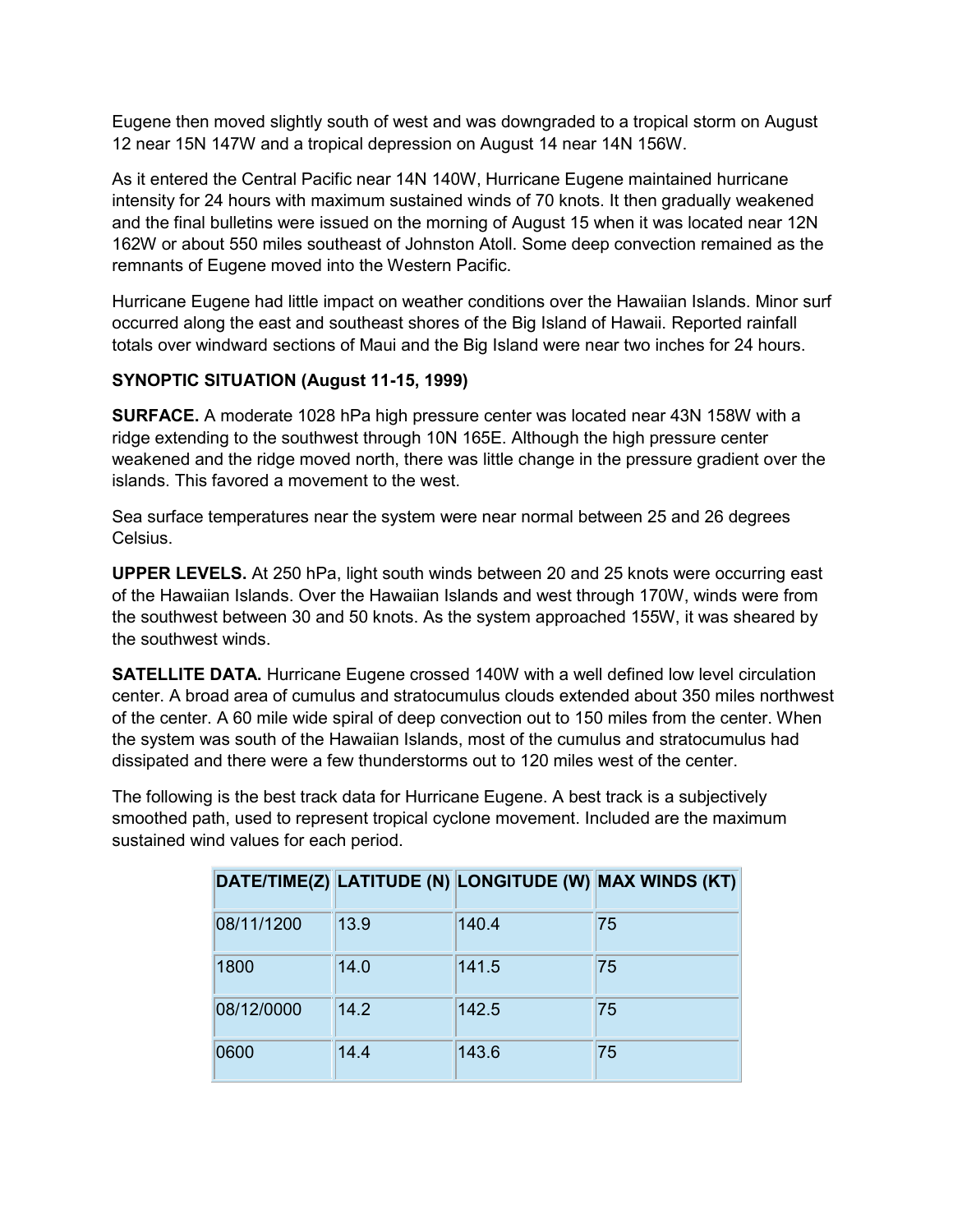| 1200       | 14.6 | 144.6 | 75 |
|------------|------|-------|----|
| 1800       | 14.8 | 145.8 | 65 |
| 08/13/0000 | 14.8 | 146.9 | 55 |
| 0600       | 14.7 | 148.0 | 55 |
| 1200       | 14.7 | 149.3 | 55 |
| 1800       | 14.7 | 150.7 | 50 |
| 08/14/0000 | 14.7 | 152.1 | 45 |
| 0600       | 14.5 | 153.6 | 45 |
| 1200       | 14.1 | 155.0 | 35 |
| 1800       | 13.7 | 156.3 | 30 |
| 08/15/0000 | 13.1 | 157.5 | 30 |
| 0600       | 12.5 | 158.8 | 30 |
| 1200       | 12.2 | 160.3 | 30 |
| 1800       | 12.1 | 161.8 | 30 |

Figure 2 on page 6 shows a satellite image of Hurricane Eugene.

Figure 3 on page 7 shows the track of Hurricane Eugene. For selected track points, the month and day are indicated at 0000Z, which is 1400 Hawaii Standard Time on the previous day. For example, 081300 is August 8 at 0000 UTC.

HURRICANE DORA AUGUST 13-19, 1999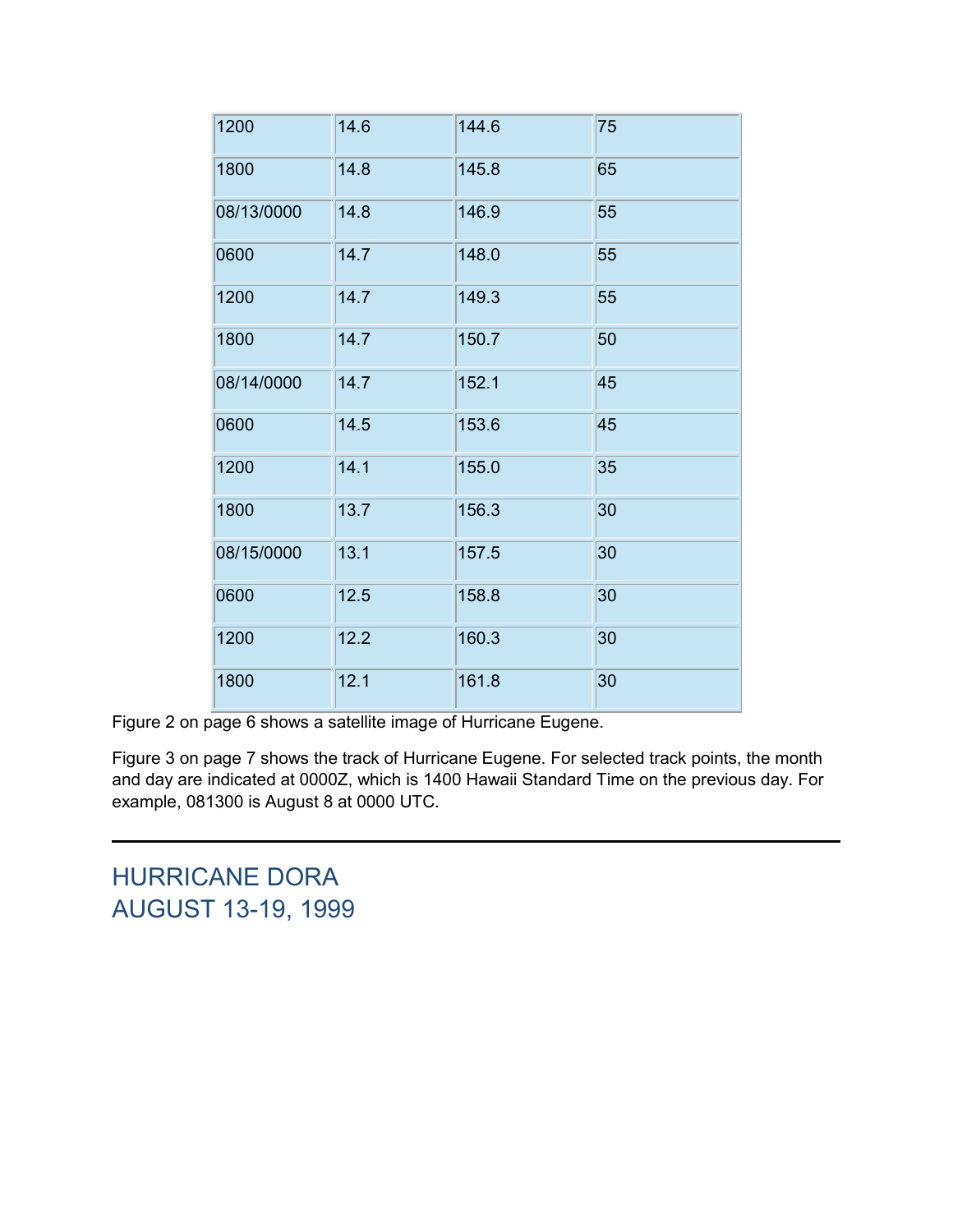

**HISTORY.** Tropical Depression Seven-E developed on August 5 about 300 miles south of Acapulco, Mexico, near 12N 101W. It moved toward the west northwest and became Tropical Storm Dora on August 6 near 13N 105W. It continued toward the west northwest and became Hurricane Dora on August 8 near 15N 112W. The system then moved toward the west and continued to intensify, reaching maximum sustained winds between 115 and 120 knots from August 10 through the morning of August 13. Hurricane Dora rapidly weakened to 75 knots when it entered the Central Pacific on the evening of August 13 near 16N 142W.

The hurricane reintensified on August 15 as the center of Dora passed about 200 miles south of South Point on the Island of Hawaii. It reached maximum sustained winds of 100 knots on August 16 and then began to weaken during the next 24 hours to near 65 knots on August 17.

Hurricane Dora then moved toward Johnston Atoll. The center passed about 80 miles to the south of the atoll on the evening of August 18. The system maintained an intensity of 65 knots until it crossed the international dateline on August 19 as a tropical storm with maximum sustained winds of 60 knots.

Hurricane Dora's impacts on Hawaii and Johnston Atoll were minor. Surf along the southeast and northeast shores of the Big Island ranged between 8 and 12 feet. Wind gusts were between 40 and 50 knots on the southern part of the Big Island at elevations near 5,000 feet. Rainfall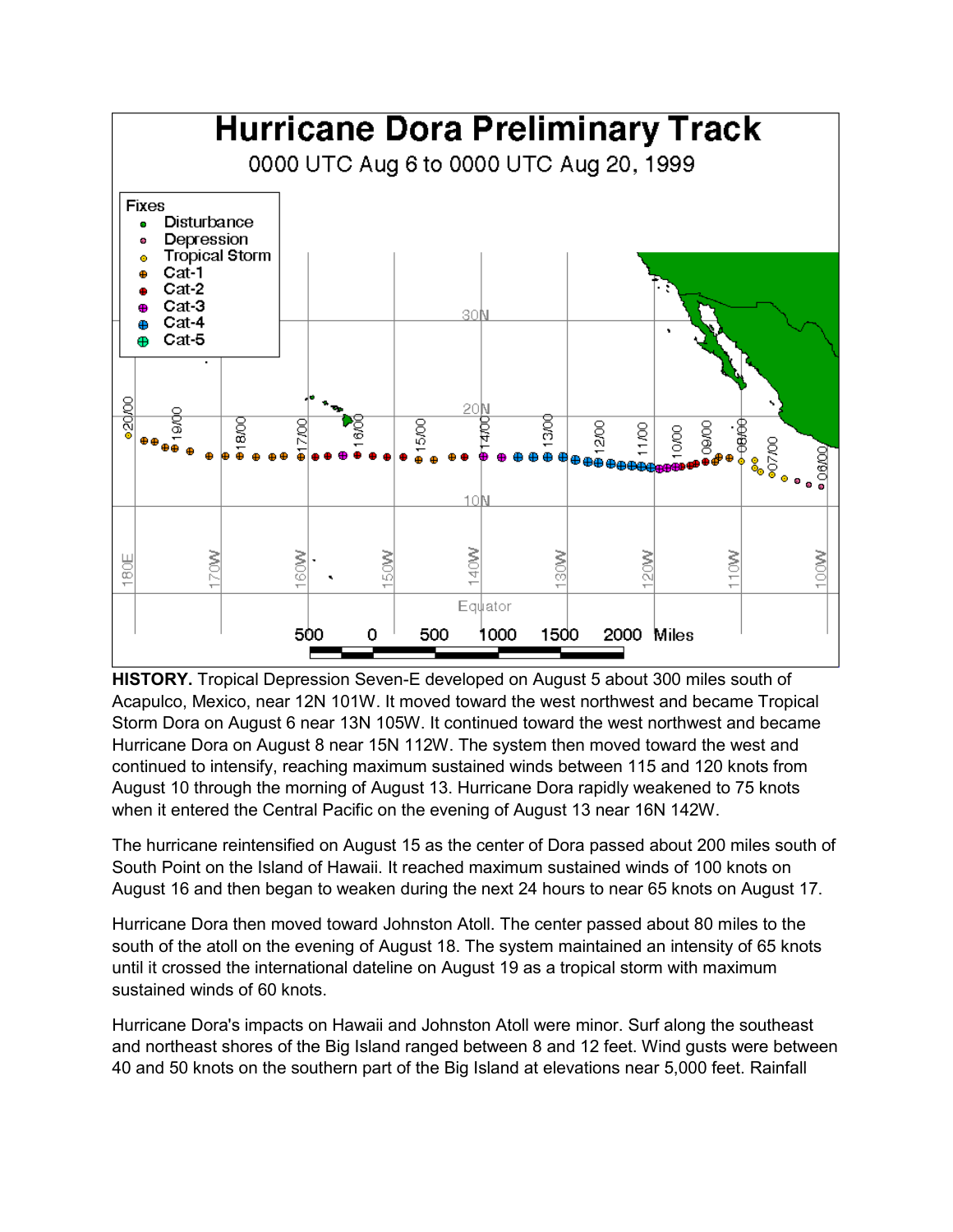was mostly light. The automatic station at Johnston Atoll reported wind gusts between 35 and 40 knots for two hours.

#### **SYNOPTIC SITUATION (August 13 - August 19, 1999)**

**SURFACE.** A ridge of high pressure remained nearly stationary north of the Hawaiian Islands near 32N with maximum center pressures near 1026 hPa. This favored a westward movement of the system toward the west.

Sea surface temperatures along the path of Hurricane Dora were near normal at 26 degrees Celsius.

**UPPER LEVELS.** The upper level wind flow was light at all levels along the path of Dora east of 170W. At 250 HPa west of 170W, winds were from the southeast, resulting in an eventual turn of the system toward the west northwest.

**SATELLITE DATA.** Hurricane Dora had a well developed eye when it entered the Central Pacific. There were thunderstorms within 120 miles of the center in all quadrants. By August 16, the eye disappeared. On August 19 when the storm crossed the international dateline as a tropical storm, thunderstorms were within 120 miles of a line from 15N 178W through 22N 180.

The following is the best track data for Hurricane Dora. A best track is a subjectively smoothed path, used to represent tropical cyclone movement. Included are sustained wind values for each period.

|            |      |       | DATE/TIME(Z) LATITUDE (N) LONGITUDE (W) MAX WINDS (KT) |
|------------|------|-------|--------------------------------------------------------|
| 08/14/0600 | 15.5 | 141.7 | 75                                                     |
| 1200       | 15.4 | 143.5 | 70                                                     |
| 1800       | 15.3 | 145.4 | 70                                                     |
| 08/15/0000 | 15.3 | 147.1 | 70                                                     |
| 0600       | 15.4 | 149.0 | 90                                                     |
| 1200       | 15.5 | 150.8 | 95                                                     |
| 1800       | 15.6 | 152.5 | 95                                                     |
| 08/16/0000 | 15.7 | 154.2 | 95                                                     |
| 0600       | 15.7 | 155.8 | 100                                                    |
| 1200       | 15.6 | 157.4 | 90                                                     |
| 1800       | 15.5 | 159.1 | 85                                                     |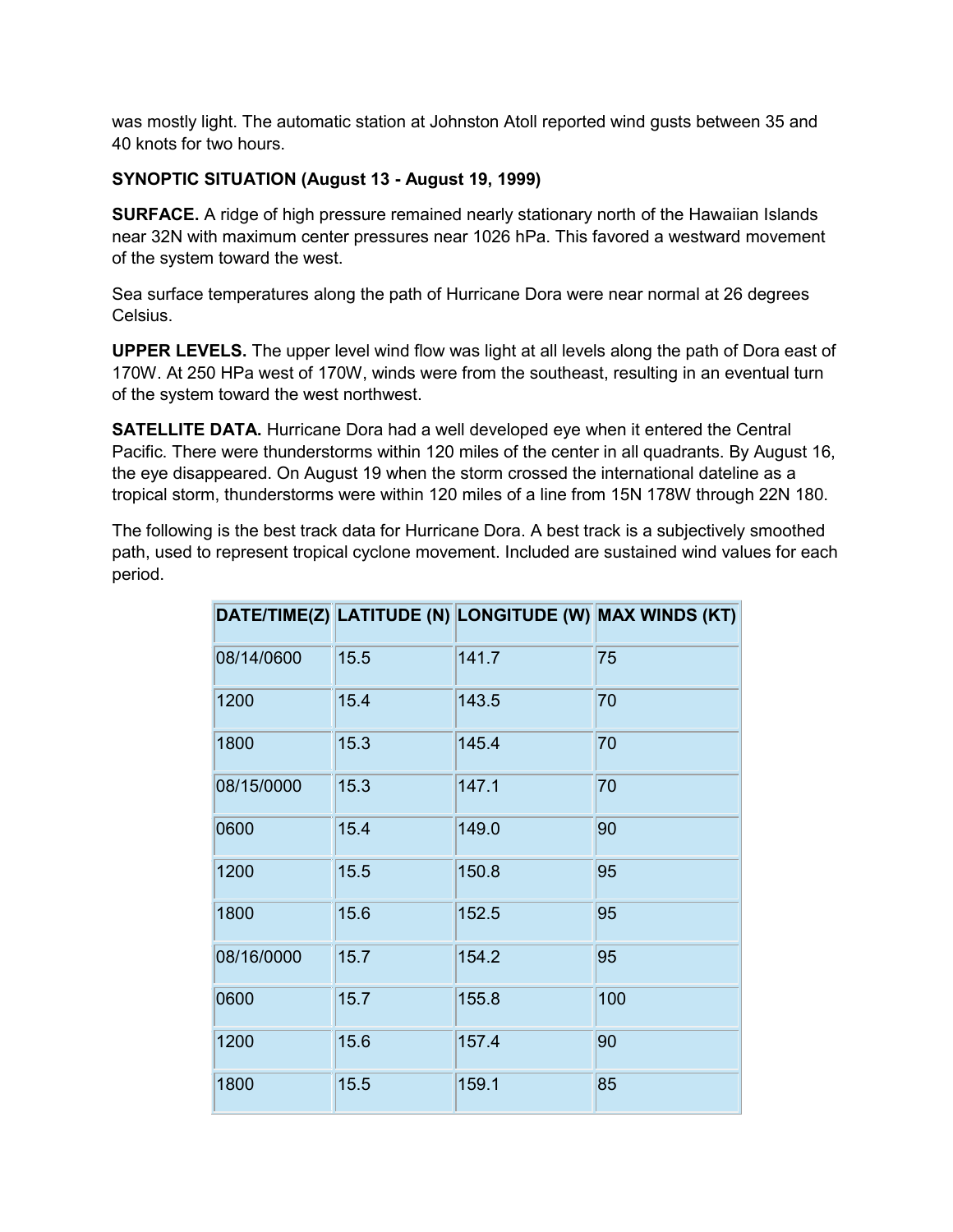| 08/17/0000 | 15.5 | 160.8  | 80 |
|------------|------|--------|----|
| 0600       | 15.5 | 162.5  | 75 |
| 1200       | 15.5 | 164.2  | 75 |
| 1800       | 15.5 | 166.0  | 70 |
| 08/18/0000 | 15.6 | 167.8  | 65 |
| 0600       | 15.7 | 169.6  | 65 |
| 1200       | 15.9 | 171.5  | 65 |
| 1800       | 16.1 | 173.3  | 65 |
| 08/19/0000 | 16.3 | 174.9  | 65 |
| 0600       | 16.6 | 176.5  | 65 |
| 1200       | 16.9 | 177.8  | 65 |
| 1800       | 17.3 | 179.2  | 65 |
| 08/20/0000 | 17.9 | 179.4E | 60 |

Figure 4 on page 10 shows a satellite image of Hurricane Dora and Tropical Depression Eugene. Figure 5 on page 11 shows the track of Hurricane Dora. For selected track points, the month and day are indicated at 0000Z, which is 1400 Hawaii Standard Time on the previous day. For example, 081800 is August 18 at 0000 UTC.

### VERIFICATION STATISTICS

This section contains track forecast and intensity verification statistics for Hurricanes Eugene and Dora.

The following track forecast verification statistics are for Hurricane Eugene for 12, 24, 36, 48, and 72 hours. The first number is the position error in nautical miles and the number in parentheses is the number of forecasts.

| <b>FORECASTER/MODEL 12</b> | 24 | 36                                       | 48 | 72 |
|----------------------------|----|------------------------------------------|----|----|
| <b>ICPHC</b>               |    | $ 41(16) 71(14) 105(12) 126(10) 192(6) $ |    |    |
| BAMD                       |    | 45(14) 78(13) 106(11) 121(9) 219(6)      |    |    |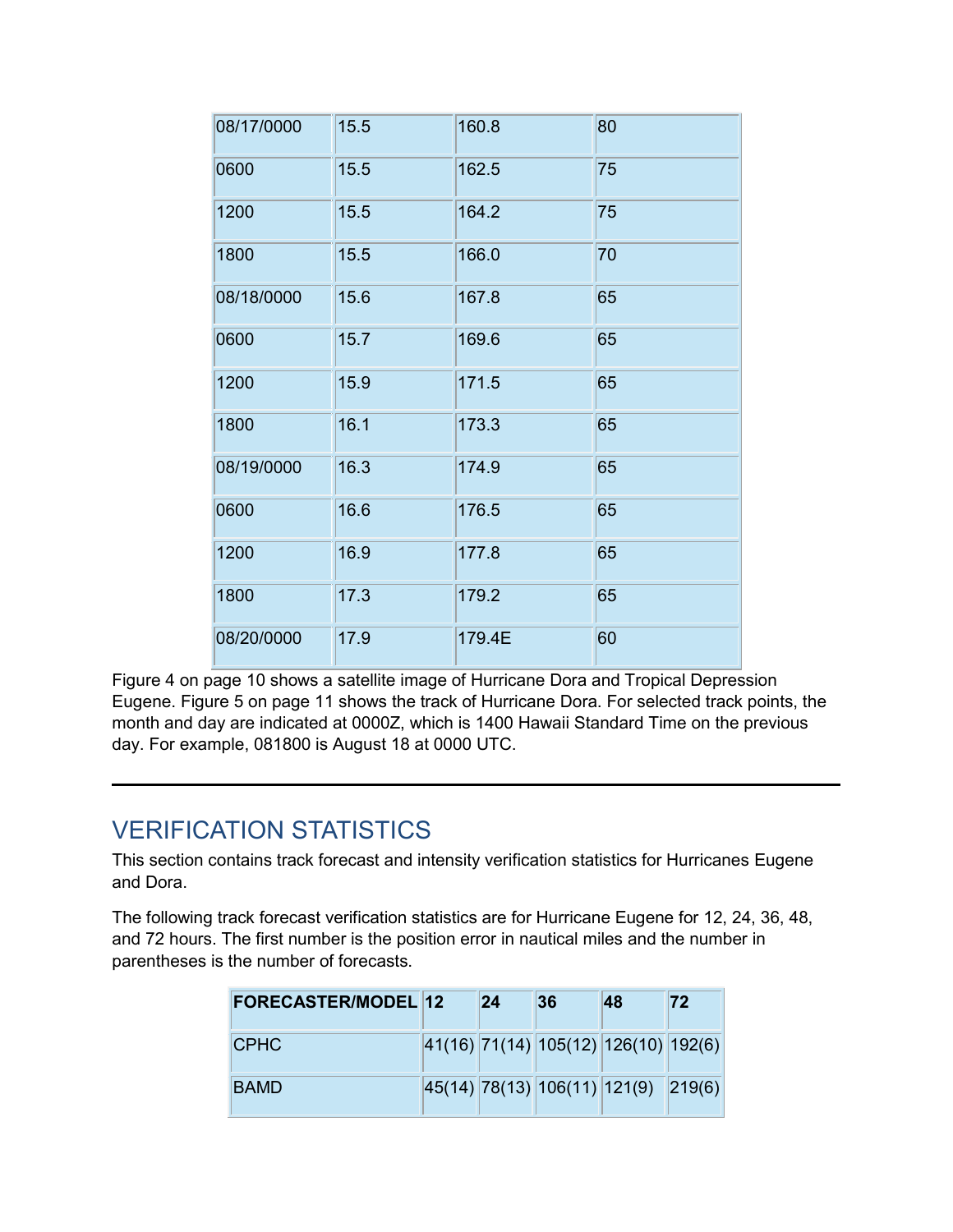| <b>BAMM</b>  |                     | 41(14) 71(13) 106(11) 121(9) 183(6) |        |        |
|--------------|---------------------|-------------------------------------|--------|--------|
| P91E         |                     | 35(13) 75(12) 96(11) 112(9) 237(6)  |        |        |
| <b>LBAR</b>  |                     | 36(14) 73(13) 110(11) 142(9) 265(6) |        |        |
| <b>IGFDL</b> | 62(10) 87(10) 92(9) |                                     | 109(8) | 138(5) |

The following intensity verification statistics are for Hurricane Eugene for 12, 24, 36, 48, and 72 hours. The first number is the intensity error in knots and the number in parentheses is the number of forecasts.

| <b>FORECASTER/MODEL 12</b> | 24                                                                            | 36 | 48 | 72 |
|----------------------------|-------------------------------------------------------------------------------|----|----|----|
| <b>CPHC</b>                | $\vert 5.3(16) \vert 6.1(14) \vert 9.2(12) \vert 8.0(10) \vert 20.8(6) \vert$ |    |    |    |
| <b>SHIP</b>                | $ 8.6(14) 13.5(13) 18.6(11) 23.9(9) 35.8(6) $                                 |    |    |    |

The following track forecast verification statistics are for Hurricane Dora for 12, 24, 36, 48, and 72 hours. The first number is the position error in nautical miles and the number in parentheses is the number of forecasts.

| <b>FORECASTER/MODEL 12</b> | 24                            | 36 | 48                                       | 72      |
|----------------------------|-------------------------------|----|------------------------------------------|---------|
| <b>CPHC</b>                | $25(22)$ 49(20) 68(18) 98(16) |    |                                          | 149(12) |
| <b>BAMD</b>                | 30(22) 43(20) 56(18) 77(16)   |    |                                          | 154(12) |
| <b>BAMM</b>                |                               |    | $ 28(22) 52(20) 79(18) 104(16) 130(12) $ |         |
| P91E                       |                               |    | 26(21) 41(19) 55(17) 86(15) 206(11)      |         |
| LBAR                       |                               |    | 24(10) 52(10) 68(9) 102(8) 172(4)        |         |
| <b>GFDL</b>                |                               |    | 26(12) 87(11) 88(11) 114(10) 173(6)      |         |

The following intensity verification statistics are for Hurricane Dora for 12, 24, 36, 48, and 72 hours. The first error is the intensity error in knots and the number in parentheses is the number of forecasts.

| <b>FORECASTER/MODEL 12</b> | 24                                           | 36 | <b>48</b> | 72 |
|----------------------------|----------------------------------------------|----|-----------|----|
| <b>CPHC</b>                | $6.1(22)$ 5.8(20) 12.8(18) 13.8(16) 9.6(12)  |    |           |    |
| <b>SHIP</b>                | $7.0(10)$ 15.5(10) 18.5(10) 16.0(10) 7.5(10) |    |           |    |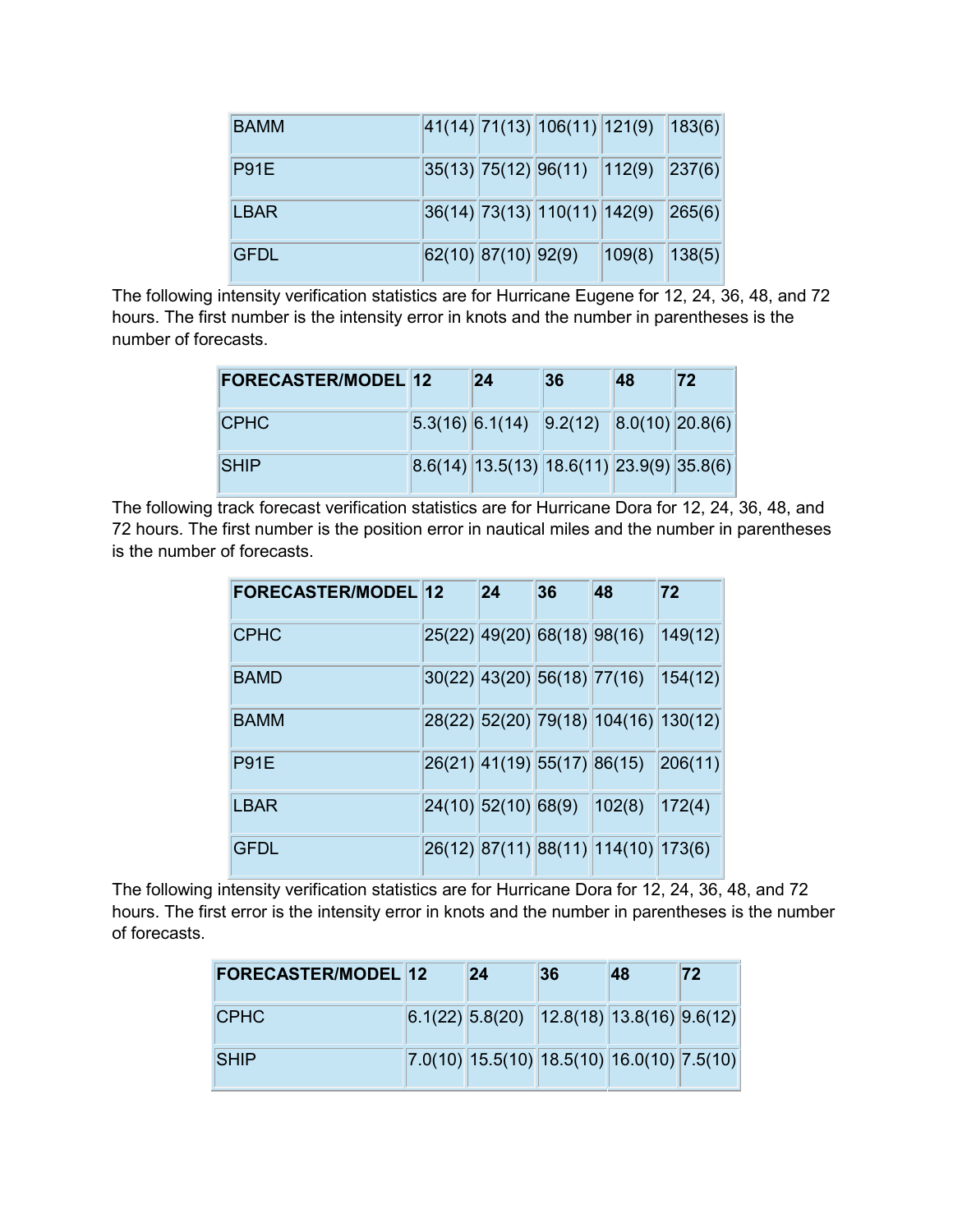The following track forecast verification statistics are the combined values for Hurricanes Eugene and Dora for 12, 24, 36, 48, and 72 hours. The first number is the position error in nautical miles and the number in parentheses is the number of forecasts.

| <b>FORECASTER/MODEL 12</b> | 24 | 36 | 48                                       | 72 |
|----------------------------|----|----|------------------------------------------|----|
| <b>CPHC</b>                |    |    | 32(38) 58(34) 83(30) 109(26) 163(18)     |    |
| <b>BAMD</b>                |    |    | 36(36) 57(33) 75(29) 93(25) 176(18)      |    |
| <b>BAMM</b>                |    |    | $33(36)$ 60(33) 89(29) 110(25) 148(18)   |    |
| P91E                       |    |    | 29(34) 54(31) 71(28) 96(24) 217(17)      |    |
| LBAR                       |    |    | $31(24)$ 64(23) 89(20) 123(17) 228(10)   |    |
| <b>GFDL</b>                |    |    | 42(22)  72(11)  90(20)  112(18)  157(11) |    |

The following intensity verification statistics are the combined values for Hurricanes Eugene and Dora for 12, 24, 36, 48, and 72 hours. The first error is the intensity error in knots and the number in parentheses is the number of forecasts.

| <b>FORECASTER/MODEL 12</b> | 24 | 36 | 48 | 72                                                                               |
|----------------------------|----|----|----|----------------------------------------------------------------------------------|
| <b>ICPHC</b>               |    |    |    | $\vert 5.8(38) \vert 5.9(34) \vert 11.3(30) \vert 11.5(26) \vert 13.3(18) \vert$ |
| <b>SHIP</b>                |    |    |    | $7.9(24)$ 14.3(23) 18.6(21) 19.7(19) 18.1(16)                                    |

ACRONYMS that may have been used in this report.

|             | <b>Acronym Full Spelling/Definition</b>                                                  |
|-------------|------------------------------------------------------------------------------------------|
| <b>AOR</b>  | <b>Area of Responsibility</b>                                                            |
| <b>AVNO</b> | Operation global forecast system model                                                   |
| <b>BAMD</b> | Deep Layer Beta Advection Model (mean layer averaged between 850 hPa and 250<br>hPa)     |
| <b>BAMM</b> | Medium Layer Beta Advection Model (mean layer averaged between 850 hPa and<br>$400$ hPa) |
| <b>BAMS</b> | Shallow Layer Beta Advection Model (mean layer averaged between 850 hPa and<br>700 hPa)  |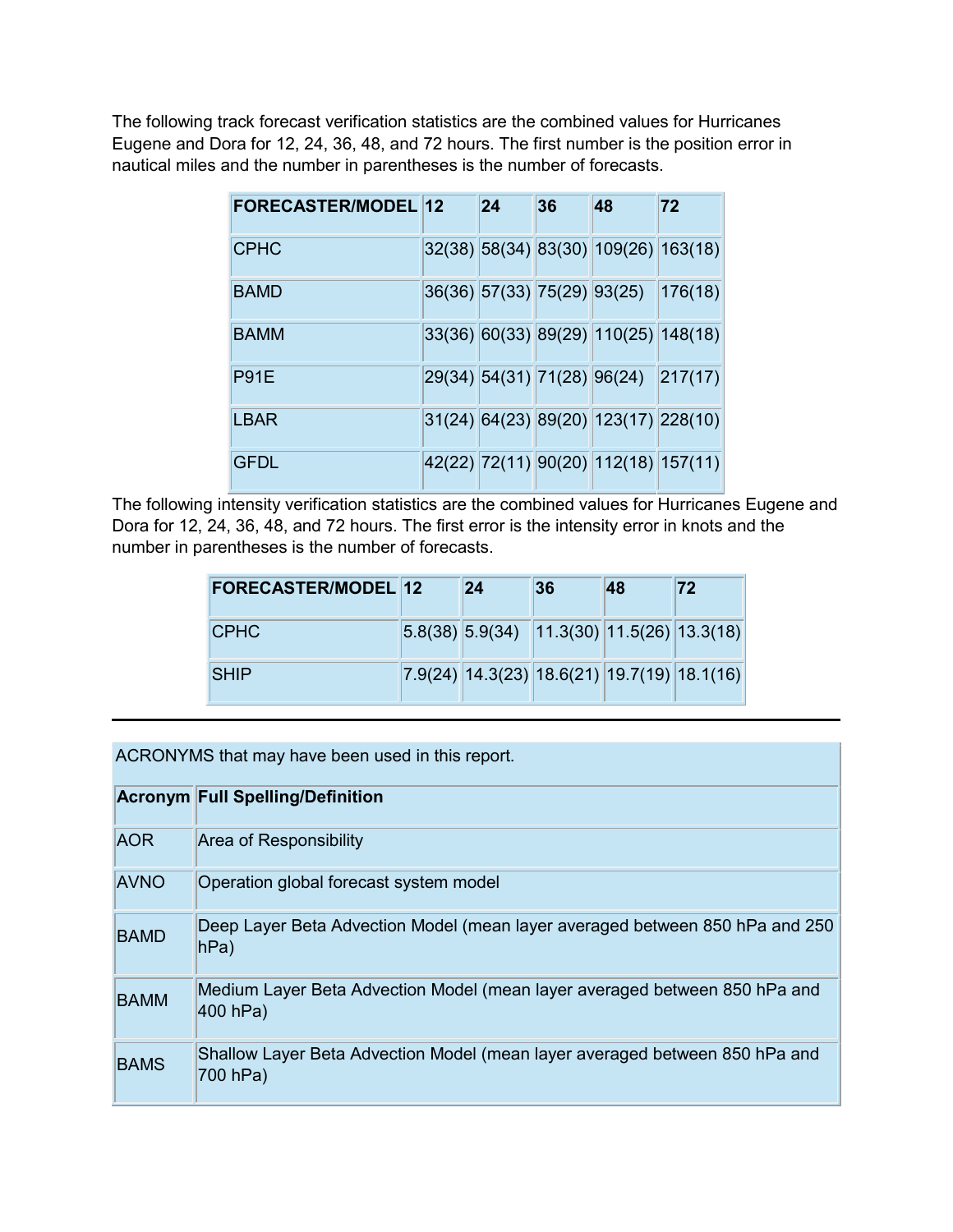| <b>CLIP</b>  | <b>Climatology and Persistence</b>                                                               |
|--------------|--------------------------------------------------------------------------------------------------|
| <b>CPHC</b>  | <b>Central Pacific Hurricane Center</b>                                                          |
| <b>GFDL</b>  | Geophysical Fluid Dynamics Laboratory model                                                      |
| hPa          | Hectopascal (formerly millibar)                                                                  |
| <b>ITCZ</b>  | Inter-tropical Convergence Zone                                                                  |
| <b>JTWC</b>  | Joint Typhoon Warning Center                                                                     |
| kts          | knots                                                                                            |
| <b>LBAR</b>  | Barotropic limited area sine transform                                                           |
| mb           | millibars                                                                                        |
| <b>NA</b>    | <b>Not Available</b>                                                                             |
| <b>NGPS</b>  | NOGAPS (Navy Operational Global Atmospheric Prediction System) Vortex<br><b>Tracking Routine</b> |
| <b>NHC</b>   | <b>National Hurricane Center</b>                                                                 |
| nm           | nautical miles                                                                                   |
| <b>P91E</b>  | Pacific Statistical Dynamic Model (adapted from NHC90 for the Eastern Pacific)                   |
| <b>SHIFR</b> | <b>Statistical Hurricane Intensity Forecast</b>                                                  |
| <b>SHIP</b>  | <b>Statistical Hurricane Intensity Prediction</b>                                                |
| <b>SST</b>   | Sea Surface Temperature                                                                          |
| <b>TD</b>    | <b>Tropical Depression</b>                                                                       |
| <b>TPC</b>   | Tropical Prediction Center, Miami, FL                                                            |
| <b>TUTT</b>  | <b>Tropical Upper Tropospheric Trough</b>                                                        |
| <b>UTC</b>   | <b>Universal Time Coordinated</b>                                                                |
| <b>WFO</b>   | <b>Weather Forecast Office</b>                                                                   |